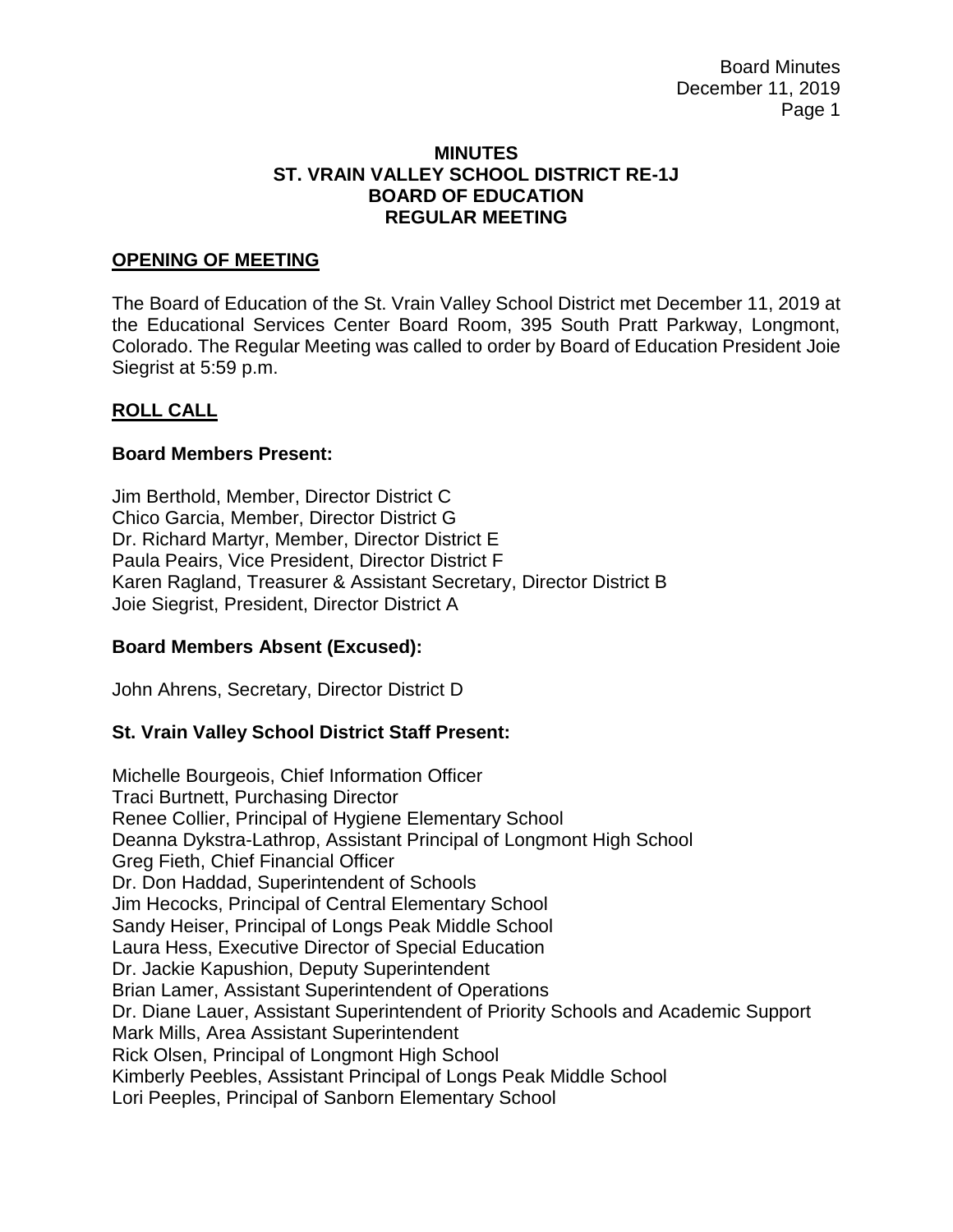Dina Perfetti-Deany, Area Assistant Superintendent Jennifer Piccone, Principal of Mountain View Elementary School Lorynda Sampson, Principal of Northridge Elementary School Mark Spencer, Principal of Westview Middle School Scott Toillion, Director of Planning Tony Whiteley, Executive Director of Budget & Finance

# **AMENDMENTS TO THE AGENDA (2.0)**

Agenda was accepted as presented.

# **AUDIENCE PARTICIPATION (3.0)**

None

# **VISITORS (4.0)**

Board members welcomed Longmont High School student Kayla Gumeson who was attending the Board Meeting as the student representative for the High School Student Advisory Council.

AJ Euckert, Town of Dacono City Manager – present regarding Action Item 8.3 Adoption of Intergovernmental Agreement for Economic Development Authority of Dacono. Steve Villarreal, President, St. Vrain Education Association – did not address the Board. Carolynne White, Town of Dacono legal counsel, Brownstein, Hyatt, Farber & Schreck – present regarding Action Item 8.3 Adoption of Intergovernmental Agreement for Economic Development Authority of Dacono.

## **SUPERINTENDENT UPDATE (5.0)**

- Very proud of the District leadership team that presented several sessions at the Colorado Association of School Boards (CASB) Convention in Colorado Springs – was a wonderful experience. The District Mobile Lab was on display at the Convention, and great connections were made with school districts throughout the state.
- Congratulated Board member Richard Martyr on his re-election to a second term on the CASB Board of Directors.
- Reminders to everyone about the Legislative Dinner at Soaring Heights PK-8 on Thursday, December 12; the Thomas Friedman event on Thursday, December 19; and that the convocation in August 2020 will be held at Flatirons Community Church in Lafayette for all staff members.
- Board member Richard Martyr announced that former Board President Robert Smith was awarded the CASB McGuffey Award that is given to distinguished members of local school boards. Dr. Martyr updated the Board on the history behind the award and the characteristics that are sought after to honor Board members with this award. Board members congratulated former President Smith, in his absence, for his Board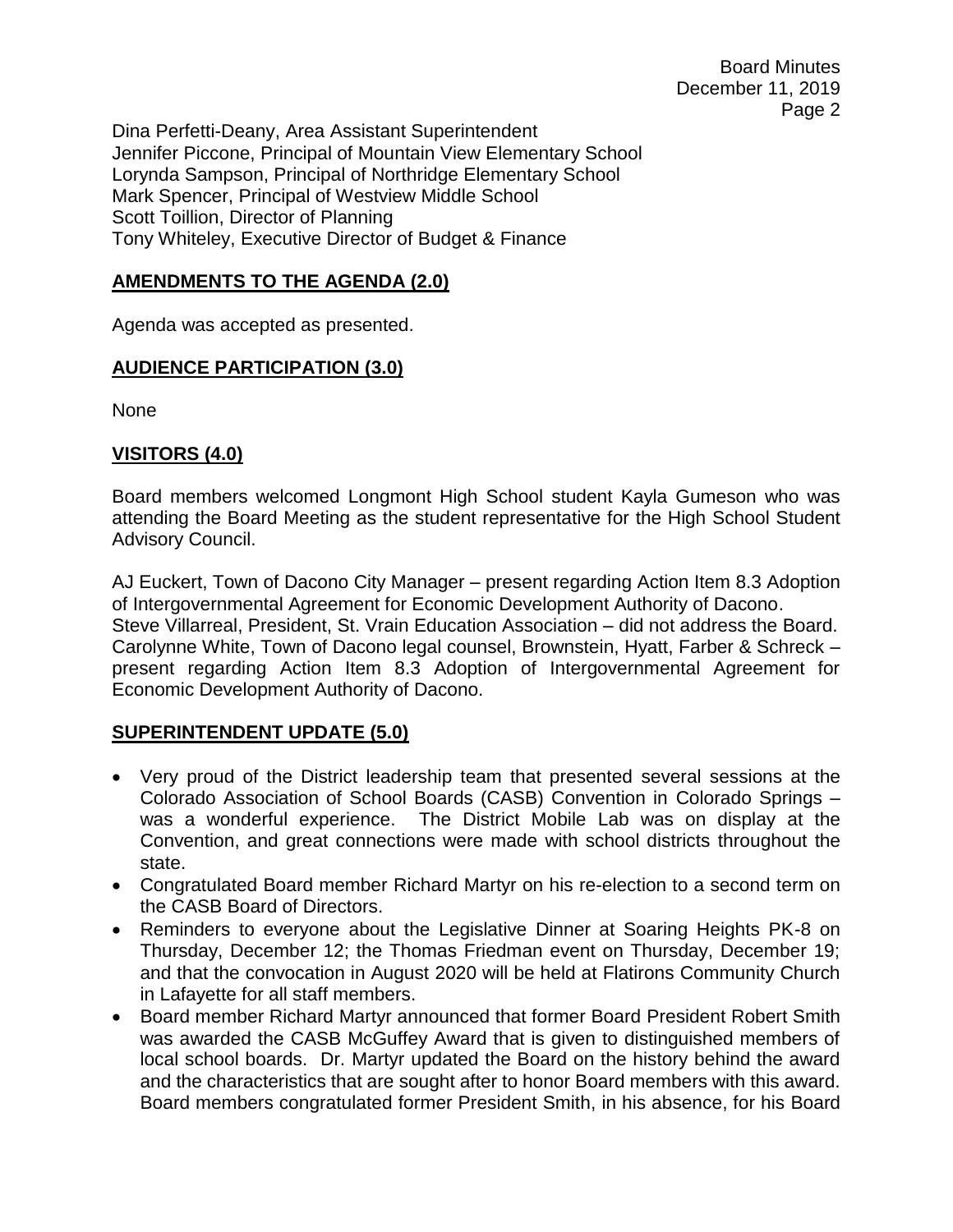# **REPORTS (6.0)**

# **Longmont High School Student Advisory Council Feeder Report (6.1)**

Mark Mills expressed his appreciation for the administrators of the schools in the Longmont feeder system, and thanked the Board for attending school events frequently enough to be familiar with school functions on a daily basis. Mark introduced Longmont High School Principal Rick Olsen who then introduced Longmont High School (LHS) Advisory students Bryan Saenz and Kayla-Marie Gumeson. LHS Student Advisory members Emmelia Ashton, and Jenna Johnson were unable to attend the Board Meeting. Bryan and Kayla introduced the Board members to the interactive game of Kahoot. LHS teachers use Kahoot as a learning strategy and Board members enjoyed the experience of the gameshow-type quiz. The students shared the academic and extracurricular opportunities they were involved with at Longmont High. Administrators present from the Longmont feeder system included Hygiene Elementary Principal Renee Collier; Central Elementary Principal Jim Hecocks; Mountain View Elementary Principal Jennifer Piccone; Longs Peak Middle School Principal Sandy Heiser; Northridge Elementary Principal Lorynda Sampson; Sanborn Elementary Principal John Wahler; Westview Middle Principal Mark Spencer; Longs Peak Assistant Principal Amy Peebles; and Longmont High Assistant Principal Deanna Dykstra-Lathrop. Board members commended the students for their presentation, and recognized the building leaders for their commitment to their schools and students.

# **Superintendent's Excellence in Education Awards to Operations & Maintenance Employees**

Brian Lamer introduced Operations employees Taylor Pruss, Tim Thomas, Mark Butler, Jesse Watson, David Hemken and Jeff David. These employees were honored with a Superintendent's Excellence in Education Award for the work that they did during the November 26, 2019 snowstorm. They cleared two feet of snow off of the school parking lots and the Frederick High School football field in preparation for football playoffs. Dr. Haddad shared that other Colorado school districts were calling St. Vrain to see if they could use Frederick High's football field for their playoff games because their fields were not cleared. Dr. Haddad and Board members appreciated the employees' dedication and hard work during Thanksgiving break.

# **Annual School Enrollment/October Count Report (6.2)**

Scott Toillion provided the Board of Education with an update of the school enrollment and current October count numbers and the overall purpose of the annual report and the many uses for the data that is collected. Scott shared that the information starts to be gathered in August and detailed the biggest changes in the report from past years and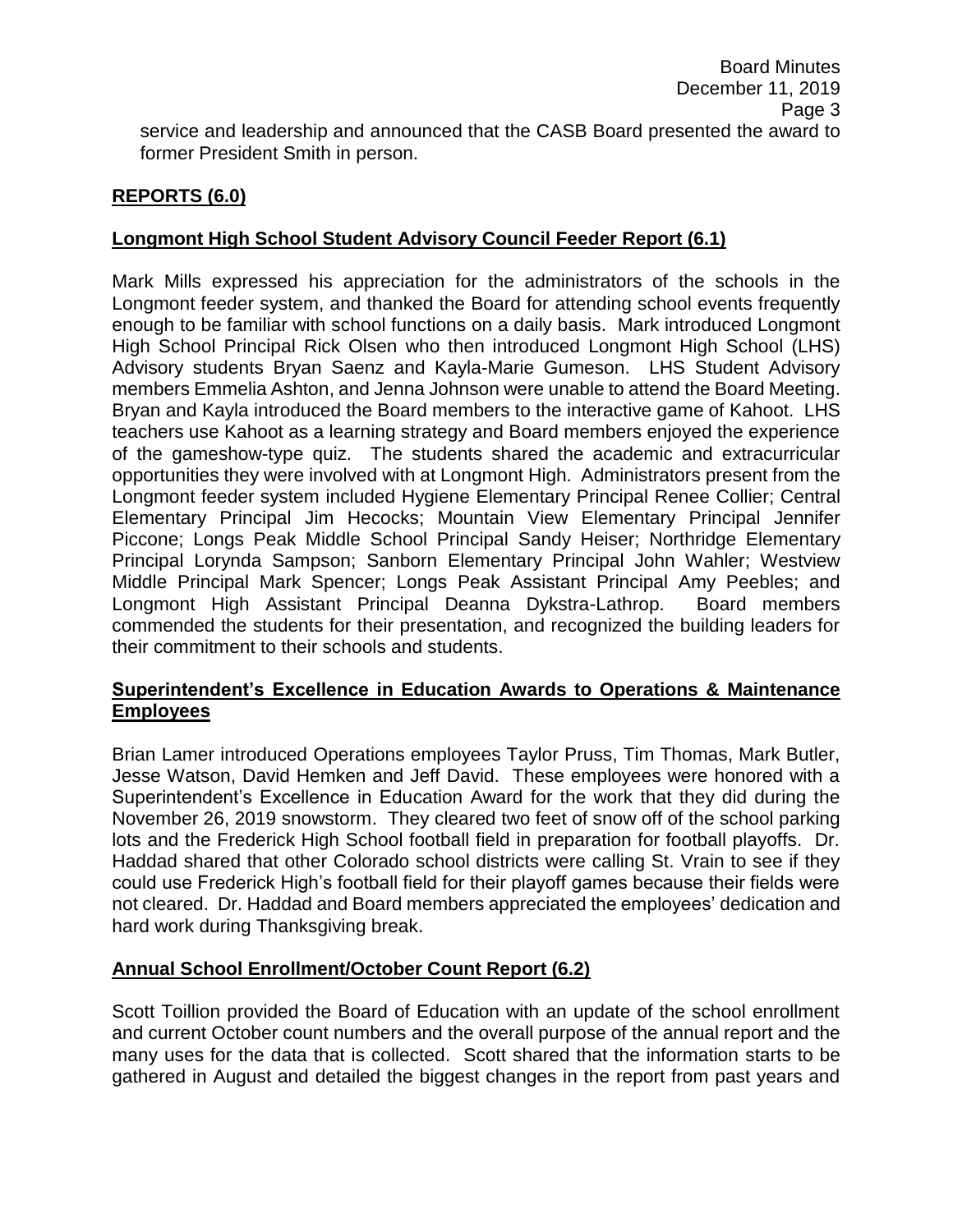projections for the future. 32,855 students were enrolled and reported to the state in October 2019 which is an increase of 171 students from October 2018.

Board members expressed appreciation for Scott's work and noted the remarkable accuracy of his predictions.

### **Safety and Security Report (6.3)**

Dr. Kapushion provided an annual report on the safety and security measures that were accomplished last year. Board members thanked Stacy Gahagen for the comprehensive nature of her safety and security report. Dr. Haddad thanked the Assistant Superintendents for striking a fine balance addressing individual situations in their work with law enforcement, and thanked Laura Hess and her team for the great support they provide for our students in times of crisis.

Board members expressed their appreciation for Stacy Gahagen's leadership and asked Dr. Kapushion to pass on their best wishes to Stacy in her new role in Adams 12 School District.

### **1 st Quarter Financials Fiscal Year 2020 (6.4)**

Greg Fieth reported on the first quarter financials for Fiscal Year 2020. Colorado Revised Statute (CRS) 22-45-102(1)(b)(I-IV) requires the Board of Education to review the financial condition of the school district at least quarterly during the year. In addition to first and second quarter reports, the District has elected to present monthly financial statements during the next six months of the year.

At the work session prior to this Board meeting, information related to the financial statements for the quarter ending September 30, 2019 were provided to the Board in compliance with all aspects of CRS.

#### **Purchasing Department Update (6.5)**

Greg Fieth introduced Traci Burtnett who reported the achievements of the Purchasing Department this past year.

Traci announced that St. Vrain Schools is a 2019 recipient of the Excellence in Achievement Sterling Agency Certification Award – the Universal Public Procurement Certification Council (UPPCC) Sterling Agency Certification Award. This award is an advanced level of recognition reserved for those agencies that apply for and achieve UPPCC Agency Certification Award recognition for three consecutive years. St. Vrain's professional procurement team achieved fully certified public procurement status from 2017 to 2019.

Through its Agency Certification Award program, the UPPCC identifies organizations that have earned the distinguished honor of achieving and/or maintaining a high percentage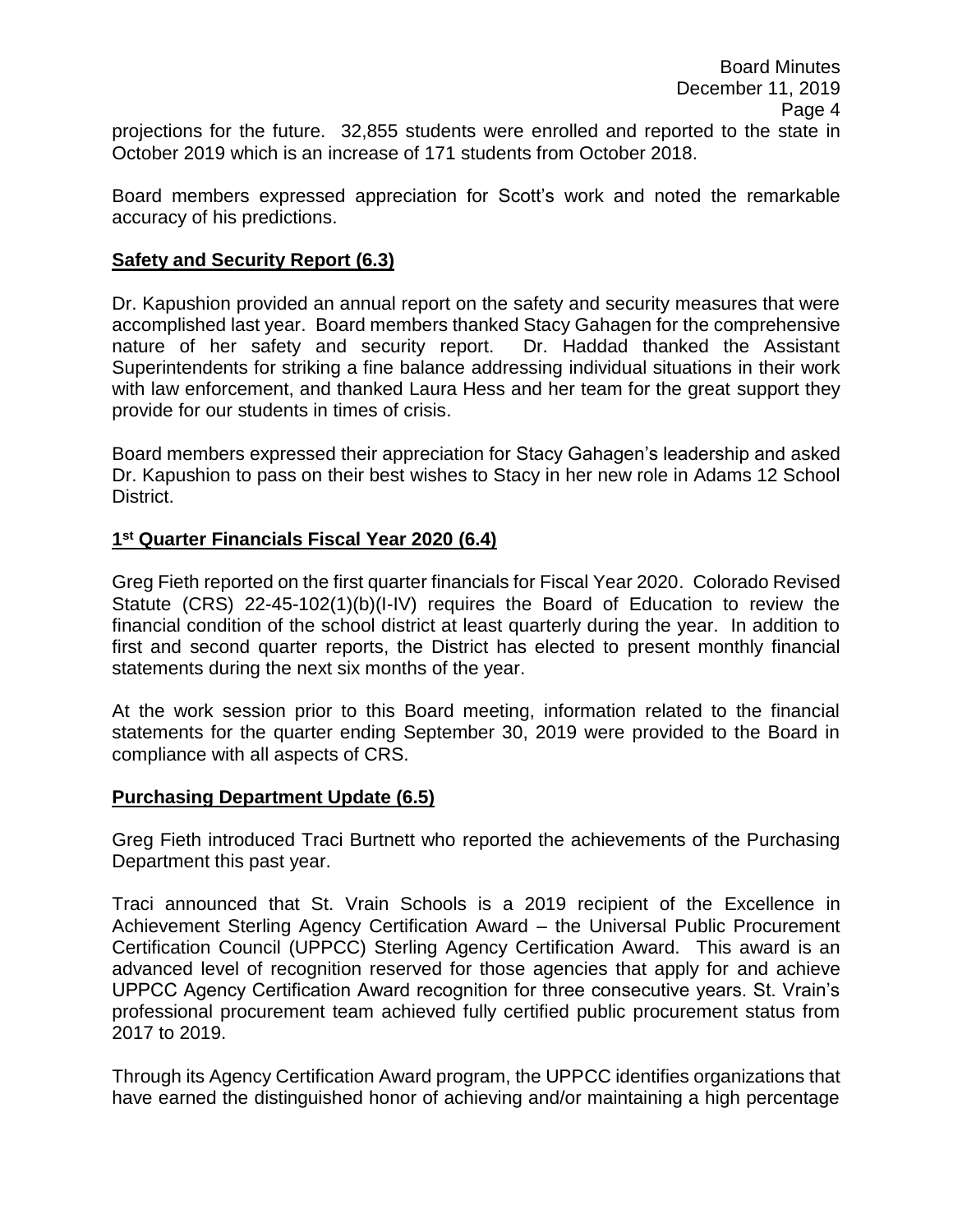Board Minutes December 11, 2019 Page 5

of qualifying staff that are UPPCC Certified. This program was developed to recognize organizations that have made a concerted effort to achieve procurement excellence. The Purchasing Department certified staff consists of Traci Burtnett, CPPO, CPPB, Director; Tim Wellmann, CPPB, Purchasing Manager; Diana Cantu, CPPB, Senior Buyer; and Bill Oliver, CPPB, Senior Buyer.

Board members commended Traci and her team on their commitment to professional excellence and for helping to ensure the District receives the best value for every dollar spent.

# **CONSENT ITEMS (7.0)**

Karen Ragland moved to approve Consent Agenda Items 7.1 through 7.6 and 7.8. Consent Agenda Item 7.7 was pulled for further discussion. Chico Garcia seconded.

- 1. Approval: Staff Terminations/Leaves
- 2. Approval: Staff Appointments
- 3. Approval: Approval of Minutes for the November 13, 2019 Regular Meeting and November 20, 2019 Study Session
- 4. Approval: Approval of Change Order 2 to Construction Manager/ General Contractor (CMGC) Contract for Longmont High School Addition & Renovation Project
- 5. Approval: Approval of Change Order 2 for Asbestos Abatement Contract for Main Street School Renovation Project
- 6. Approval: Approval of Contract Award for District-Wide Classroom Door Security Enhancements Project
- 7. Approval: Approval of Purchase and Trade-In of Dell Servers
- 8. Approval: Approval of Closure of District Buildings/Activities on November 26 and November 27, 2019

The motion carried by unanimous roll call vote: [John Ahrens, absent; Jim Berthold, yes; Chico Garcia, yes; Dr. Richard Martyr, yes; Paula Peairs, yes; Karen Ragland, yes; Joie Siegrist, yes].

Board members pulled Consent Agenda Item 7.7 to be discussed. Michelle Bourgeois stated that this purchase of data storage was needed to ensure District needs were met, and that this would mean a 30% increase in storage capacity for a 30% reduction in cost over the next three years. Technical support for this equipment was also negotiated for the following two years. Dr. Haddad recognized Michelle and her team for being invited to speak at several prestigious national technology conferences to help other school districts and organizations. Paula Peairs moved to approve Consent Agenda Item 7.7. Jim Berthold seconded.

The motion carried by unanimous roll call vote: [John Ahrens, absent; Jim Berthold, yes; Chico Garcia, yes; Dr. Richard Martyr, yes; Paula Peairs, yes; Karen Ragland, yes; Joie Siegrist, yes].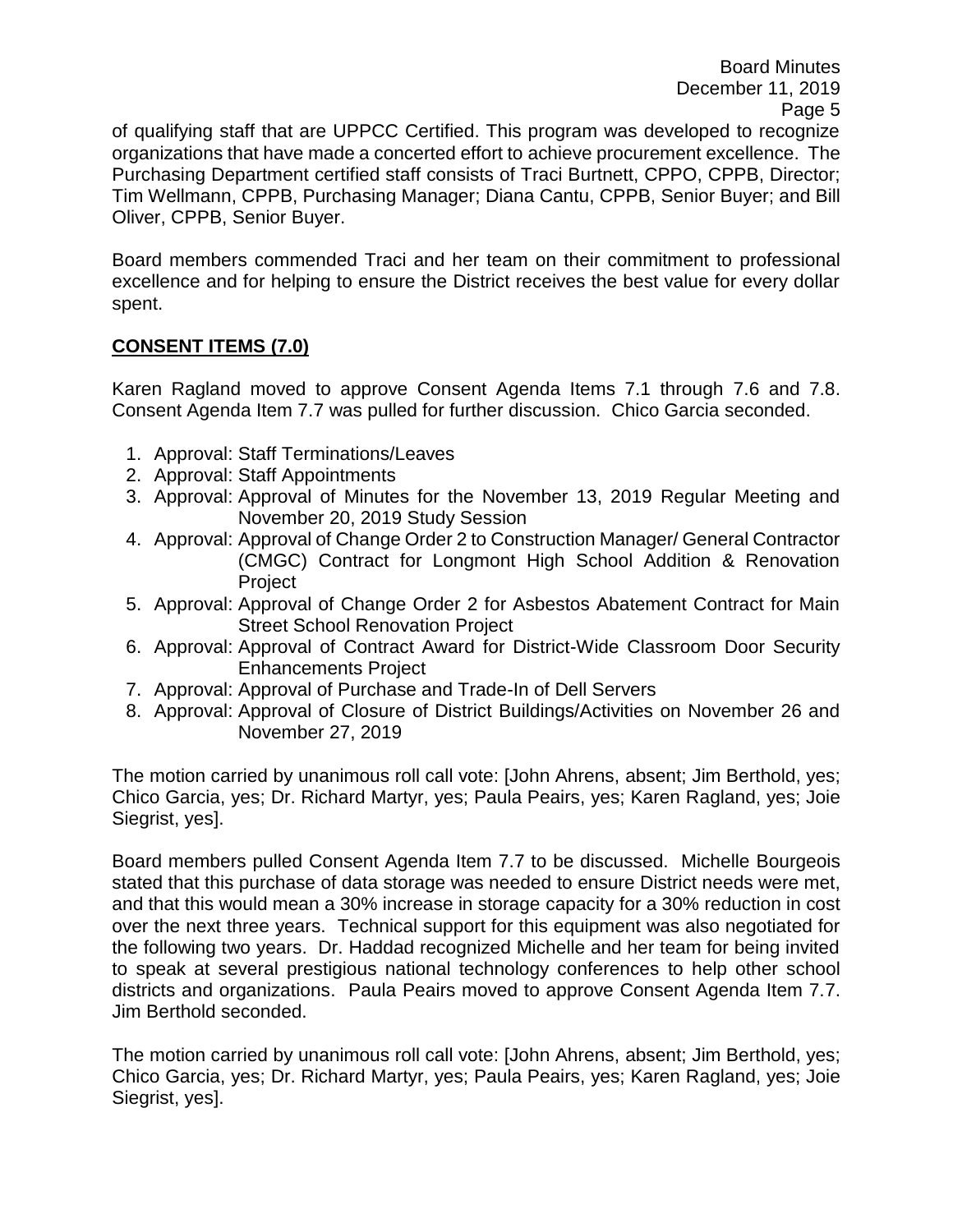# **ACTION ITEMS (8.0)**

### **Approval of Certification of 2018 Mill Levies (8.1)**

Chico Garcia moved that the Board of Education certify the 2019 mill levies to the Counties of Boulder, Weld, Larimer, and the City and County of Broomfield as presented, and further authorize the appropriate Board member to sign the certification documents. Karen Ragland seconded.

Tony Whiteley reported that Colorado Statute requires school districts to annually certify mill levies for the above-named funds to the four respective county commissioners by December 15 of each year. Compared to last year, the District's Net Assessed Valuation (AV) increased by 21.4% to \$4.2 billion. Boulder County makes up 53% of the District's AV and Weld County makes up 46%. Broomfield and Larimer combined make up less than .4% of the District's AV.

The motion carried by unanimous roll call vote: [John Ahrens, absent; Jim Berthold, yes; Chico Garcia, yes; Dr. Richard Martyr, yes; Paula Peairs, yes; Karen Ragland, yes; Joie Siegrist, yes].

### **Approval of RFP for Specialized Services for Main Street School (8.2)**

Jim Berthold moved that the Board of Education approve the Request for Proposal (RFP) for Sierra School to continue to deliver specialized services at Main Street School. Paula Peairs seconded.

Greg Fieth and Laura Hess reported that the District is required to provide the provision of Free and Appropriate Public Education (FAPE) for students receiving special education services. In September of 2019, the District created a RFP for specific organizations that could meet this need. Sierra School was the only respondent to the RFP and is the District's current provider of these services. The services provided by Sierra School teach students who require a high level of support based on their Individualized Education Program. This service is in alignment with IDEA, and Sierra School has provided this service for the past four years with great success.

Board members thanked Laura for her leadership.

The motion carried by unanimous roll call vote: [John Ahrens, absent; Jim Berthold, yes; Chico Garcia, yes; Dr. Richard Martyr, yes; Paula Peairs, yes; Karen Ragland, yes; Joie Siegrist, yes].

## **Adoption of Intergovernmental Agreement for Economic Development Authority of Dacono (8.3)**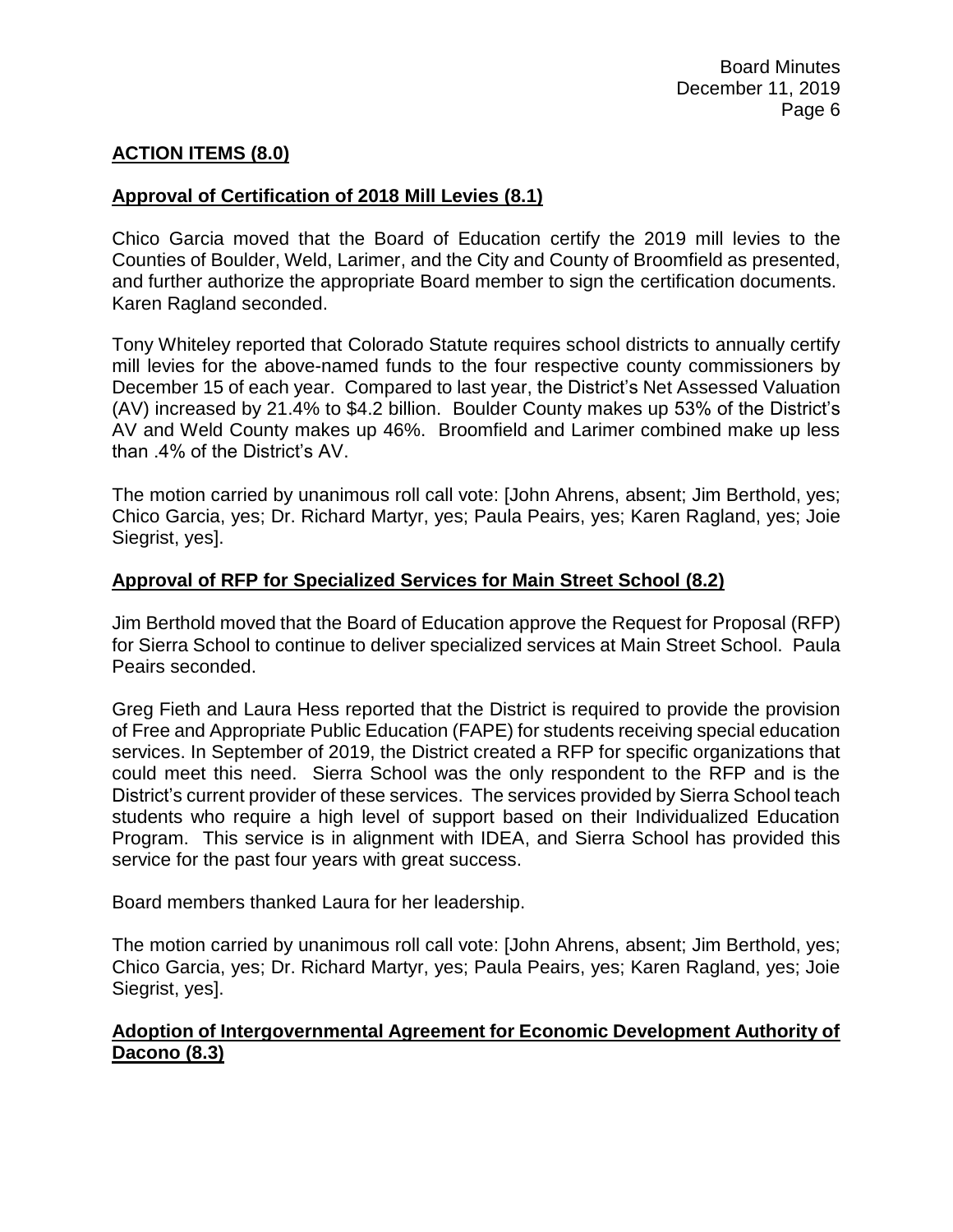Board Minutes December 11, 2019 Page 7

Chico Garcia moved that the Board of Education approve the Intergovernmental Agreement (IGA) between the Economic Development Authority of Dacono (EDAD) and the St. Vrain Valley School District to ensure the 2008 and 2012 mill levy overrides, bond redemption mills, and all future local school election revenue will be returned to the District from the Tax Increment Financing (TIF) in the area referred to as the Dacono II Urban Renewal Plan. Jim Berthold seconded.

Greg Fieth reported that District staff worked with AJ Euckert, City Manager of the Town of Dacono and their legal counsel, Carolynne White, to develop the IGA to ensure that the District voters' expectations are met with regard to bond and mill levy override ballot approvals. The District has several Urban Renewal Authority IGA's with other cities within the District boundaries, and this IGA includes the same provisions as the others. Attached are the EDAD Dacono II Urban Renewal Plan, the Tax Impact Study, and the respective IGA for review. Carolynne was available for questions from the Board. Dr. Haddad and Board members thanked AJ and Carolynne for their collaboration throughout the process.

The motion carried by unanimous roll call vote: [John Ahrens, absent; Jim Berthold, yes; Chico Garcia, yes; Dr. Richard Martyr, yes; Paula Peairs, yes; Karen Ragland, yes; Joie Siegrist, yes].

## **Adoption of Resolution to Change Board Member Representation on the Economic Development Authority of Dacono (8.4)**

Karen Ragland moved that the Board of Education adopt a resolution to approve Board member Chico Garcia as the representative for the Economic Development Authority of Dacono (EDAD). Jim Berthold seconded.

Greg Fieth reported that when Chico Garcia was officially elected to Director District G for a four-year term, District administration requested his appointment as the Board member representative for EDAD.

The motion carried by unanimous roll call vote: [John Ahrens, absent; Jim Berthold, yes; Chico Garcia, yes; Dr. Richard Martyr, yes; Paula Peairs, yes; Karen Ragland, yes; Joie Siegrist, yes].

## **Adoption of Resolution to Change Board Member Representation on the Firestone Urban Renewal Authority (8.5)**

Karen Ragland moved that the Board of Education adopt a resolution to approve the change in Board member representation for the Firestone Urban Renewal Authority (FURA) to Chico Garcia, Director District G. Chico Garcia seconded.

Greg Fieth reported that, currently, John Ahrens serves as the Board Member Representative for the FURA. John served FURA in lieu of Chico being newly appointed to the Board in January 2019. Now that Chico has been officially elected to Director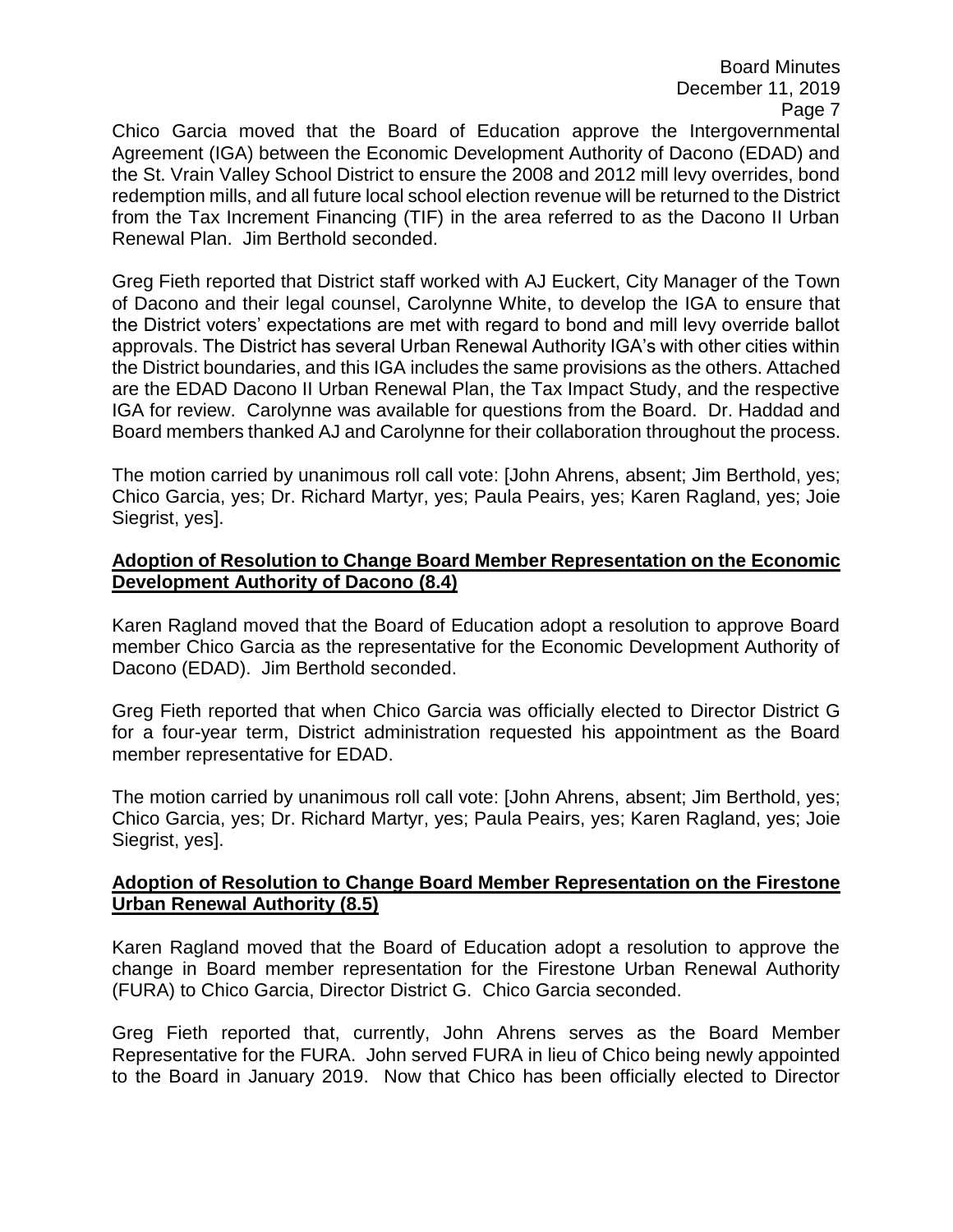District G for a four-year term, District administration requested his appointment as the Board member representative for FURA.

The motion carried by unanimous roll call vote: [John Ahrens, absent; Jim Berthold, yes; Chico Garcia, yes; Dr. Richard Martyr, yes; Paula Peairs, yes; Karen Ragland, yes; Joie Siegrist, yes].

# **DISCUSSION ITEMS (9.0)**

# **Board Reports (9.1)**

John Ahrens (absent-Joie Siegrist relayed his Report) – Meetings Attended/Comments:

- Announced that District Unified Bowling took  $2^{nd}$  in State competition, and Erie High School Cheerleading took 1<sup>st</sup> in State.
- Appreciated that the District Mobile Lab visited Erie Middle School.
- John suggested creating a District Unified Robotics team.
- Congratulations to Erie High School student Cassie Mahakian for qualifying as a semifinalist for the Boettcher scholarship.

Jim Berthold –

Meetings Attended/Comments:

- Appreciated attending the Colorado Association of School Boards (CASB) Convention for the first time – comradery with the rest of our Board members made him feel very welcome and being with the phenomenal St. Vrain students were the highlights.
- Looks forward to contacting the Board members he met from different school districts after the first of the year.

## Chico Garcia –

Meetings Attended/Comments:

- Appreciated attending the Colorado Association of School Boards (CASB) Convention for the first time – inspired by being surrounded by other Board members from across the state. He particularly enjoyed the time with the students – thank you to all staff members that accompanied the students. Dr. Haddad and other District speakers represented our District so well.
- Congratulations to the Frederick High School football team best season in the history of the school to make it to the State semifinals and is very proud of them.

# Dr. Richard Martyr –

Meetings Attended/Comments:

• Attended CASB Convention – tremendous job by Dr. Haddad in his inspiring keynote speech "Inspiring the LEAD Back into LEADership." Dr. Haddad's message resonated with large and small districts, and gave an example of an experience at the Convention that demonstrated the impact Dr. Haddad's message had on a small Colorado school district.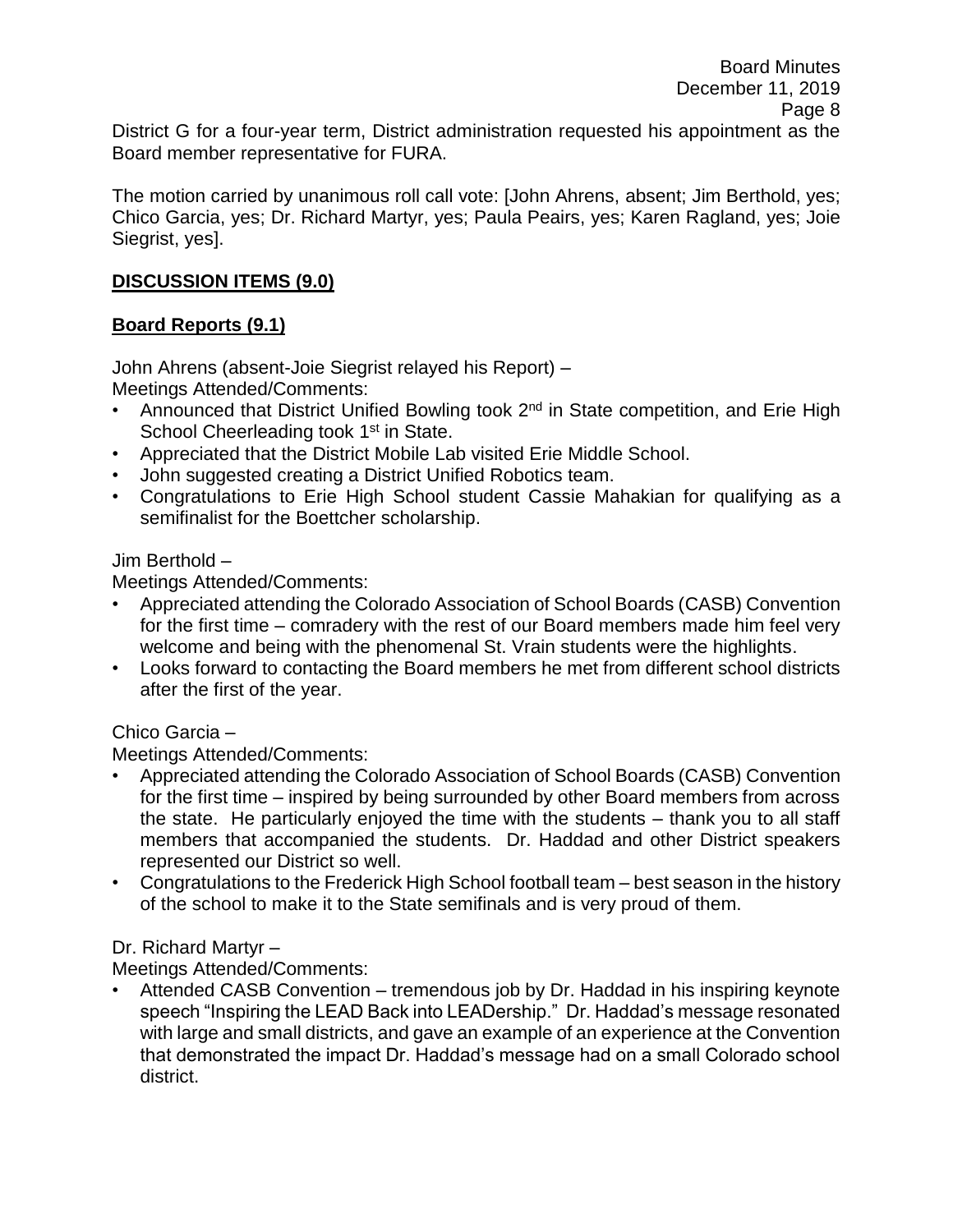Paula Peairs –

Meetings Attended/Comments:

- Attended CASB Convention had a noticeably different tone this year and appreciated the long-term discussions. Very proud of all St. Vrain speakers, and how collaborative our District was with all other districts.
- Impressed with how much of an impact Dr. Haddad has on Colorado school districts.

## Karen Ragland –

Meetings Attended/Comments:

- Thanked Dr. Martyr for serving on the CASB Board of Directors for another term and for contributing to the success of the Convention.
- Impressed with Niwot High School and District staff for the professional way they handled unexpected events this last few months.
- Thanked Greg Fieth and the Finance & Audit Committee for their care handling taxpayers' money through every financial situation they encounter.
- Looking forward to attending the Niwot Elementary School (NES) Holiday Luncheon – NES and Nutrition Services' staff always does such a great job.

### Joie Siegrist –

Meetings Attended/Comments:

- Announced that the Education Foundation for the St. Vrain Valley (EFSVV) Board toured the Innovation Center and presented \$40,000 in teacher grants. Thanks to EFSVV for their hard work and partnership.
- Attended Northern Colorado Self-Insurance Pool Board Meeting thanked Heather Keith for her leadership. The investment portfolio was reviewed – no concerns.

## Kayla Gumeson –

Meetings Attended/Comments:

- Thanked all staff that has a part in assuring student and staff safety feels most students have a positive relationship with Campus Supervisors and SROs and students feel safe at Longmont High School.
- Liked the idea of the District creating a Unified Robotics team.
- Thanked the Board for all that they do for students and for playing Kahoot with them this evening.

## **Board Committees (9.2)**

Every two years, Board members discuss the needs of civic/municipal committees and choose assignments for each member to participate on those various committees. Board members discussed which committees they would like to serve on and decided to keep the same committee assignments. Jim Berthold will take the assignments that Robert Smith participated in and Chico Garcia will take the assignments that concern the Frederick, Firestone, and Dacono area.

## **ADJOURNMENT (10.0)**